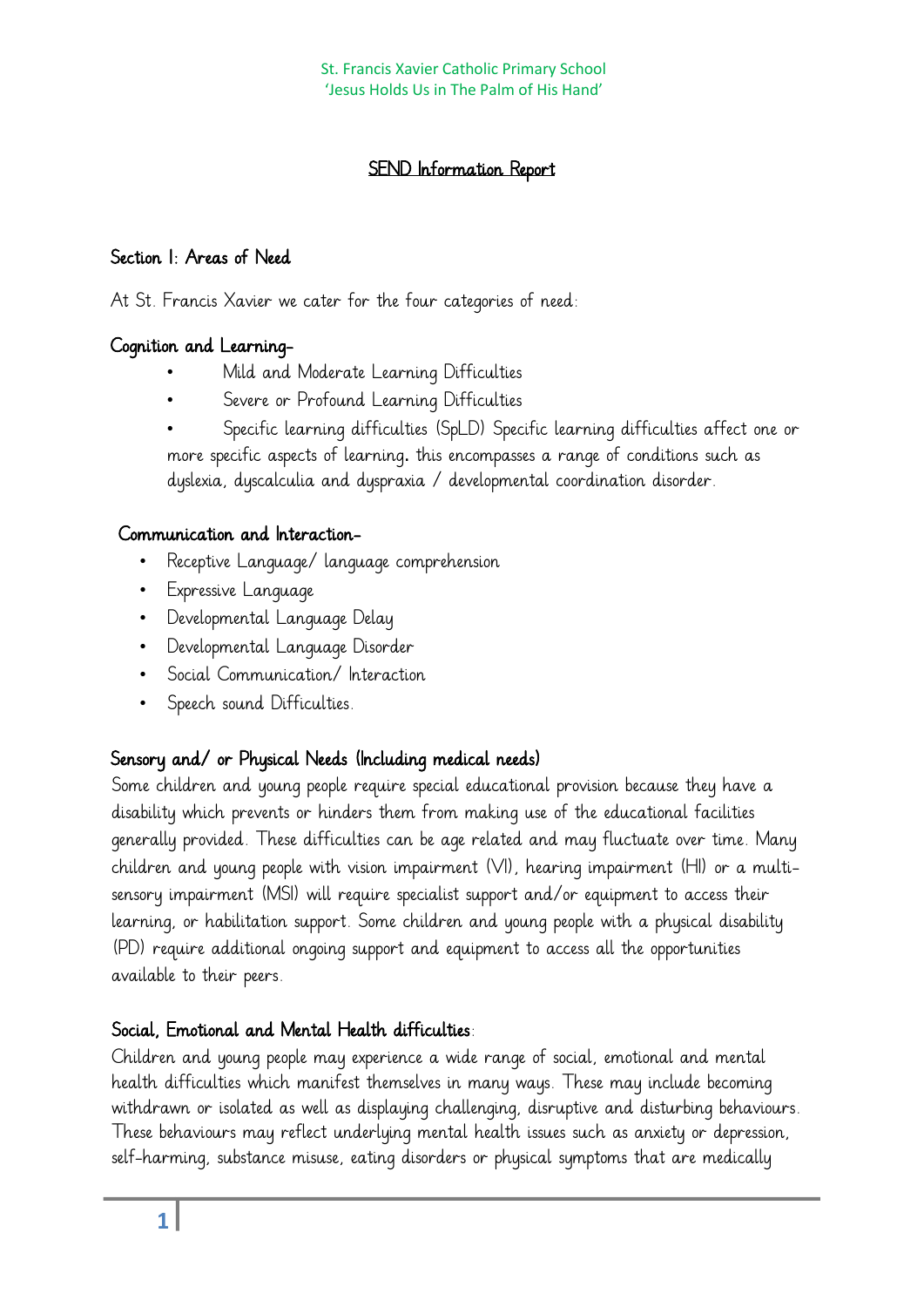unexplained. Other children and young people may have disorders such as attention deficit disorder, attention deficit hyperactive disorder or attachment disorder.

#### Section 2: Identification and Assessment

In order to help children with SEND, school makes full use of available classroom and school resources, before calling upon outside resources and specialist expertise. This is a graduated approach, with the teachers using an array of strategies to support the child's special needs before consulting the SENCO or before consideration is given to moving the child on to the SEND register.

Teaching pupils with SEND is a whole school responsibility. Central to the work of every class and every subject is a continuous cycle of planning, teaching, assessment and evaluation. The majority of pupils will learn and progress within these arrangements. Teachers should deliver the NC programme of study in ways that meet the particular learning requirements of pupils.

Our aim is to identify children with SEND as early as possible. We assess all children formally each term. At the termly pupil progress meetings the assessment data is analysed and children who are not making enough progress are identified- support and interventions are put into place, and an Individual Intervention Progress Sheet (IIP) or group Intervention Progress sheet is used to record the targeted support/ intervention. These are monitored and assessed half termly. Children who have made good progress on the interventions are removed and children who have not made progress are highlighted and discussed with the SENCO. A decision will be made as whether the child needs a different intervention or to involve specialist outside agencies to support the child's learning.

See Whole School Provision Map (see appendix 1).

### Section 3: School's Policies for Provision of SEND

Information about school's policies in making provision for pupils with SEND; with and without EHC Plan: See SEND policy.

All children, including children with SEND, are encouraged to participate in all areas of our curriculum which includes out of school activities such as: after school clubs; offsite day trips and residential visits. Arrangements are made in consultation with parents, teachers and support staff in order to meet the needs of particular children.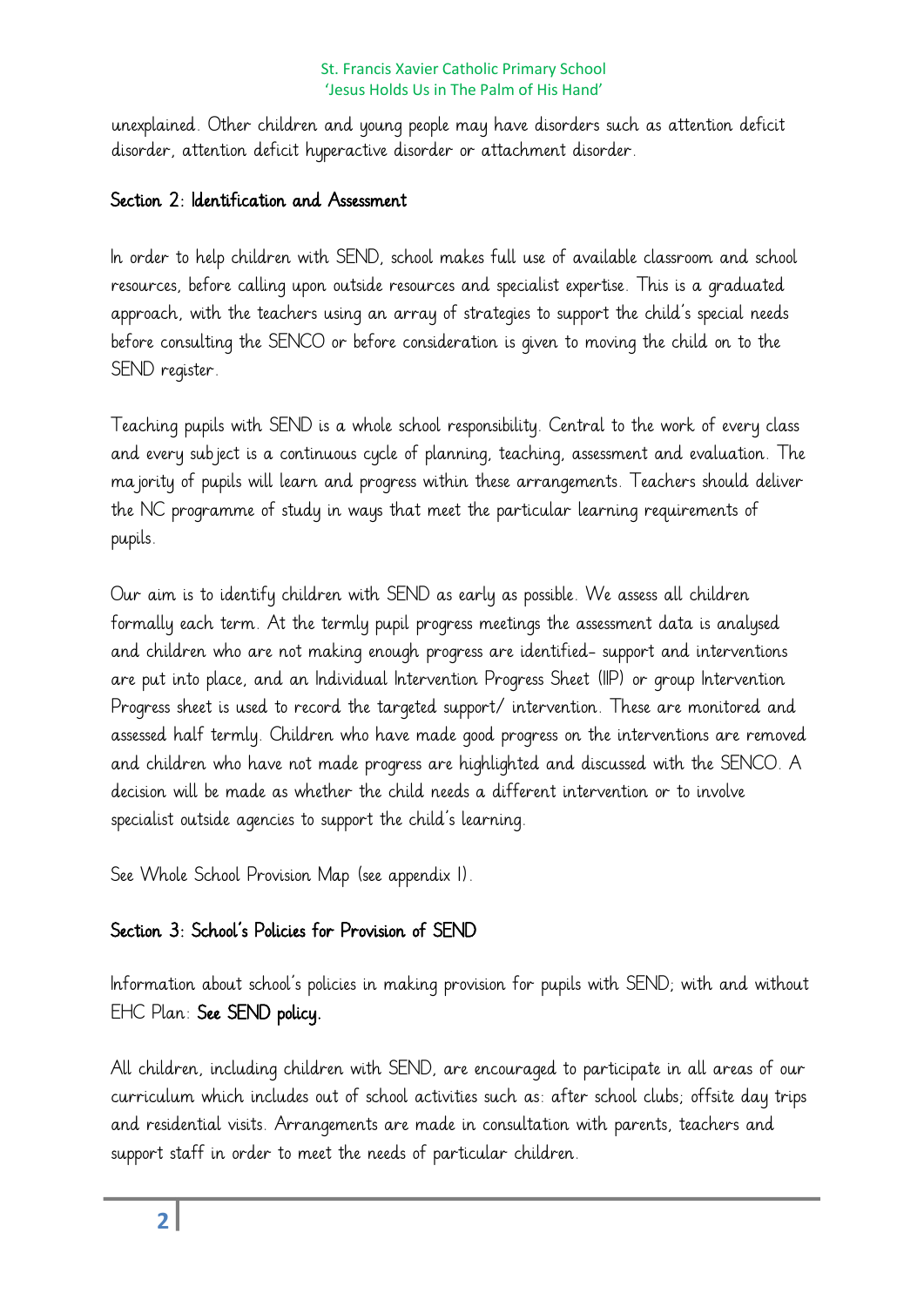### Section 4: Special Educational Needs Co-ordination

The Special Educational Needs Co-ordinator is; Mrs A. Bullock

The Special Educational Needs Governor is; Mrs A McBride

# Section 5: Training of staff

SENCO has undertaken the National Qualification for Special Educational Needs Coordination with Birmingham University and completed the Sandwell New SENCO training programme. Each term attends the cluster meetings which provide up to date information and annually attends the SENCO conference. Relevant information and any specific training is then passed on and shared with all staff.

After auditing children's needs, training is delivered to staff to match the needs of the children. Individualised training is delivered to staff as necessary and appropriate to children's needs, i.e. Makaton, Orchard curriculum. This training is either delivered in house by the SENCO using A Whole School Approach to Improving Access, Participation and Achievement resources, or via a trained professional from the Inclusion support team, i.e., precision teaching and anger management training. Staff may also participate in training delivered by outside agencies, for example Spectrum is Green (Complex Communication Difficulties training).

We audit staff training needs regularly to ensure all staff are trained to deliver and support the different areas of need.

# Section 6: Equipment and Facilities

Resources are audited termly and the SEND budget is used to replace, update and secure equipment that is required.

All classrooms are equipped with appropriate resources to meet the needs of all children in the school. Specialised equipment is obtained for specific needs, for example, ICT equipment: CCTV and magnifiers for visually impaired children, FM system in place for hearing impaired children.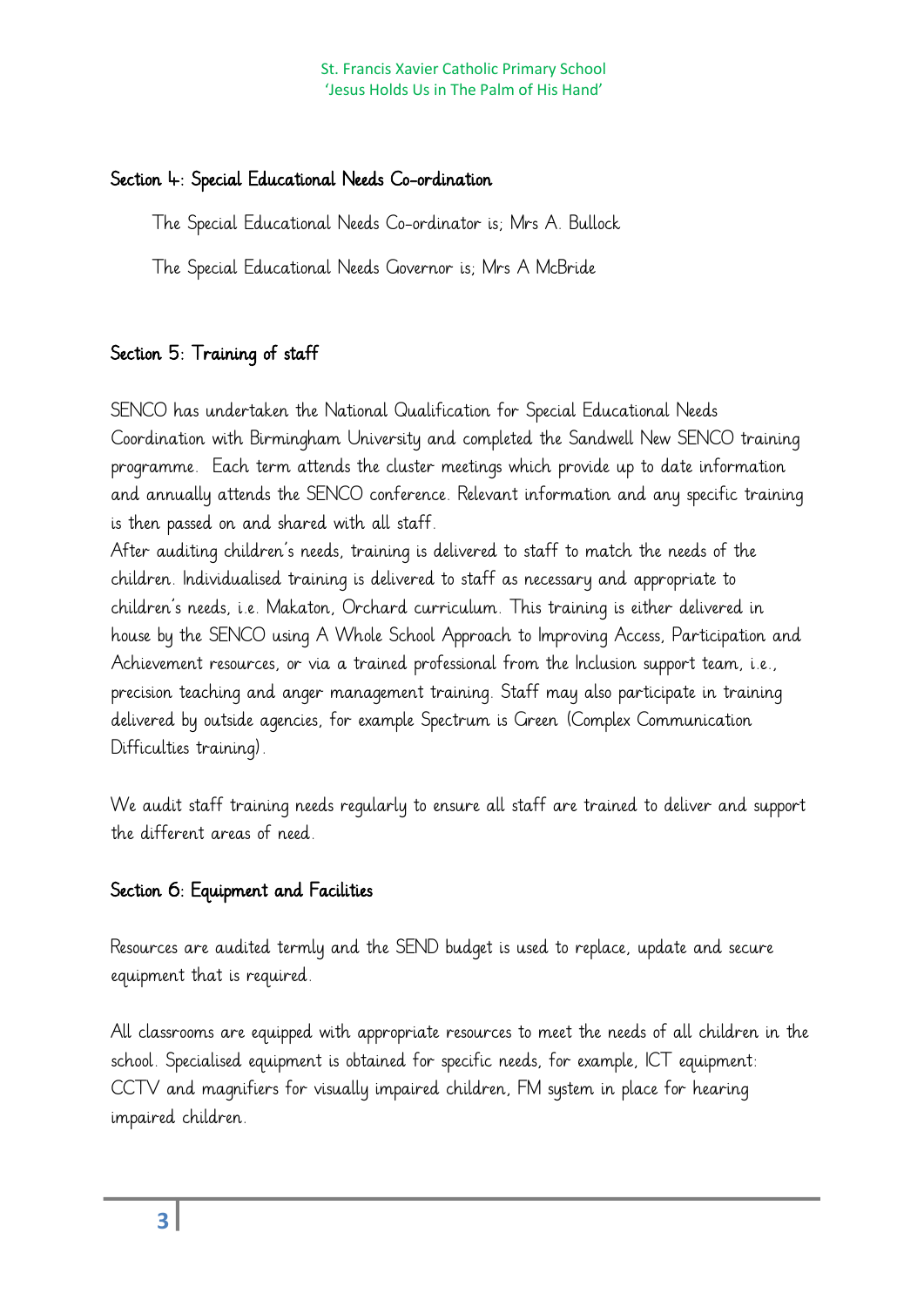The school has wheelchair access ramps to the Foundation Stage Unit, reception area, KS1 and lower KS2.

#### Section 7: Arrangements for consulting parents with children with SEN

During the school year teachers meet with parents termly to discuss the children's progress, and a written report is issued at the end of the year.

If there is cause for concern parents are informed and invited to discuss the child's progress with teachers and SENCO if necessary. Parents are advised about the interventions and individual support given to the child and the expected outcomes to be reached.

If a child continues to make little or no progress in specific areas over a period of time, or has emotional/ behavioural difficulties which substantially and regularly interfere with the child's own learning a request for help from external services is likely to follow. This is a decision taken by the SENCO and colleagues, in consultation with parents, at a meeting to review the child's progress.

Parents will be involved at all stages of the process. The school is open to expressions of concern by parents. Parents' concerns will be followed up by assessment by class teachers and SENCO. Parents will be involved in review meetings. Reviews will be discussed as part of Parents' Evening.

The SENCO is always available to see any concerned parent. An appointment should be made for a mutual convenient time.

Children with Educational Health and Care Plans will have an annual review where parents are involved in the setting of new targets.

### Section 8: Arrangements for consulting young people with SEN

All children are involved in setting their own targets in an age appropriate way.

Where appropriate children set their own targets for their learning or behaviour, for example, when a behaviour book is used the children decide and agree their own specific targets to achieve therefore they can take ownership of it.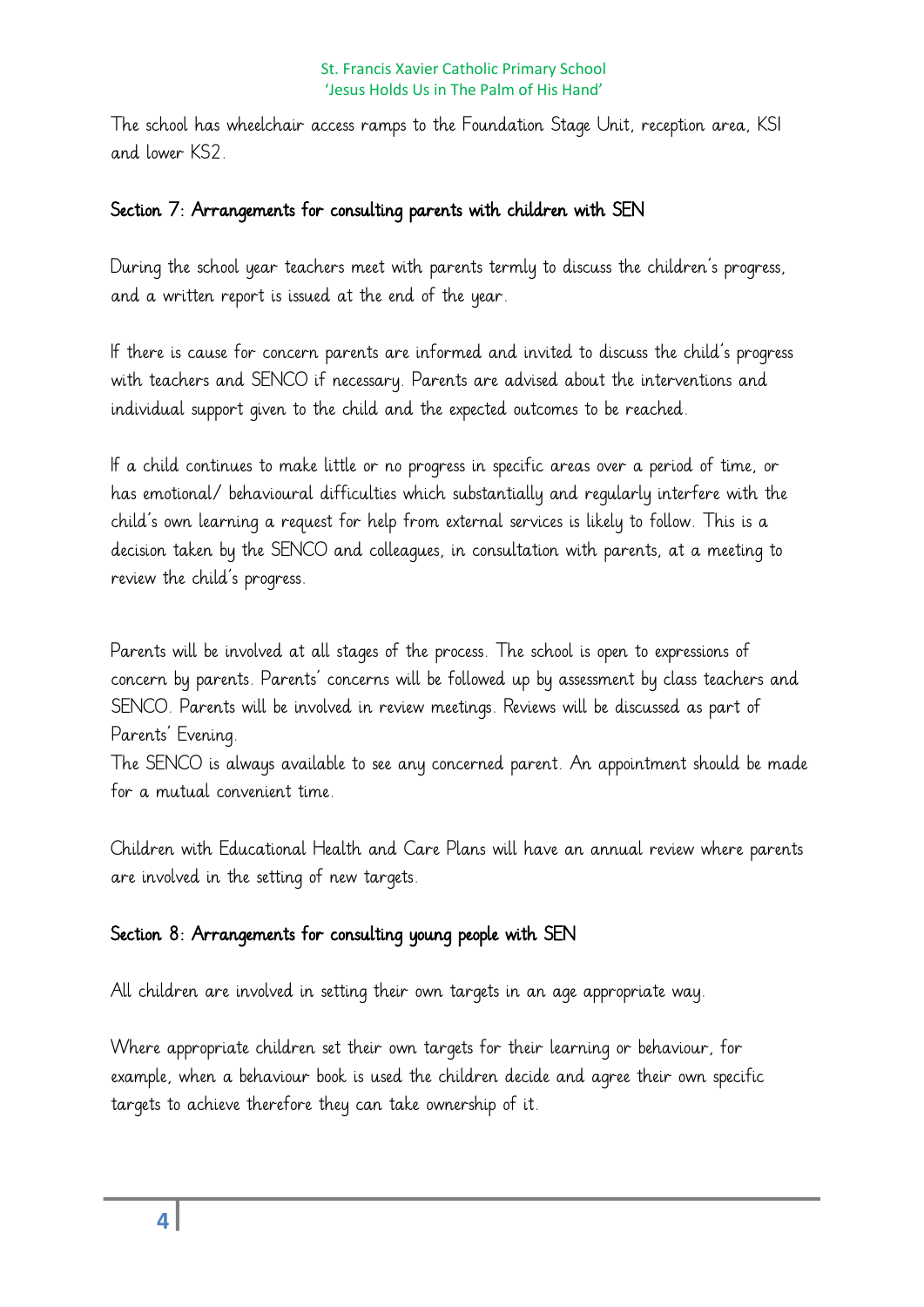During review processes the children give their views about how they feel they are meeting their targets, as well as how they are progressing in other areas of the wider curriculum.

### Section 9: Arrangements for complaints from parents of children with SEN

If a parent is not satisfied, then there is a designated complaints procedure. They are invited to take the following steps: -

- a) Arrange to discuss the complaint informally with the class teacher, SENCO or Head teacher
- b) Ask the SENCO to arrange for them to meet the Specialist Advisory Teacher and/or the Educational Psychologist
- c) Make an appointment to discuss the matter formally with the Head teacher
- d) Put their case to the Governing Body by writing to the Governor responsible For Special Educational Needs or the Chairperson of the Governing Body.
- e) Contact, by letter or telephone the Principle Officer for Special Needs at Sandwell Education Authority
- f) Write to The Secretary of State for Education
- g) If they disagree with an EHCP issued for their child, then they have the right of appeal to the SEN tribunal. Further details of which can be obtained from the Education Offices or school.

# Section 10: Involvement of health, social services, LA Support Services, and others in meeting the needs of children with SEN and supporting their families

In order to meet the individual needs of a child the school will work with and seek advice from an educational psychologist, advisory teacher, speech and language therapist or health colleagues to support the child's academic and social progress.

Section 11: Contact details of support services for the parents of children with SEN

Sandwell Inclusion Support 0121 569 2777 Speech & Language Services 0121 612 2010 Sandwell Parent Partnership Service 0121 552 0047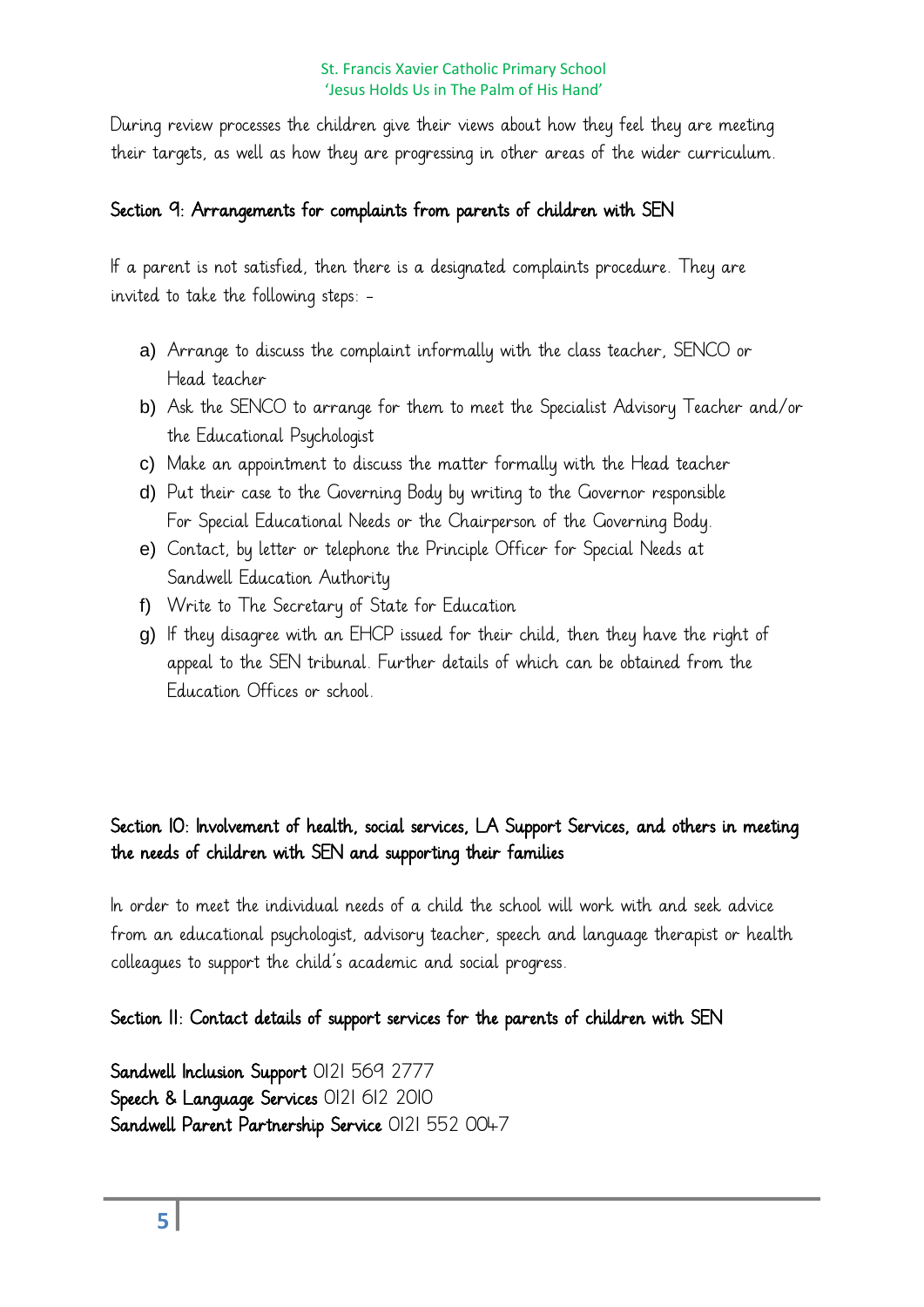#### Section 12: Transition Arrangements:

The SENCO is fully involved in the transfer of pupils from Primary to Secondary school. She is available to discuss the various options available for the child with special needs. Towards the end of the Summer term before the special needs child moves to secondary school the SENCO meets with the SENCO of the appropriate secondary schools, of makes contact by phone, and discusses the needs of all children transferring to that school.

Where appropriate Transition Pathways is used.

All relevant documentation from the child's special needs file is forwarded to their new school. This ensures the best possible continuity.

#### Section 13: The Local Offer

The Local Offer is available for parents to view- it is published on the school's website in the policy section. (See appendix 2.)

A link to the Sandwell Local Offer:<http://www.sandwell.gov.uk/send>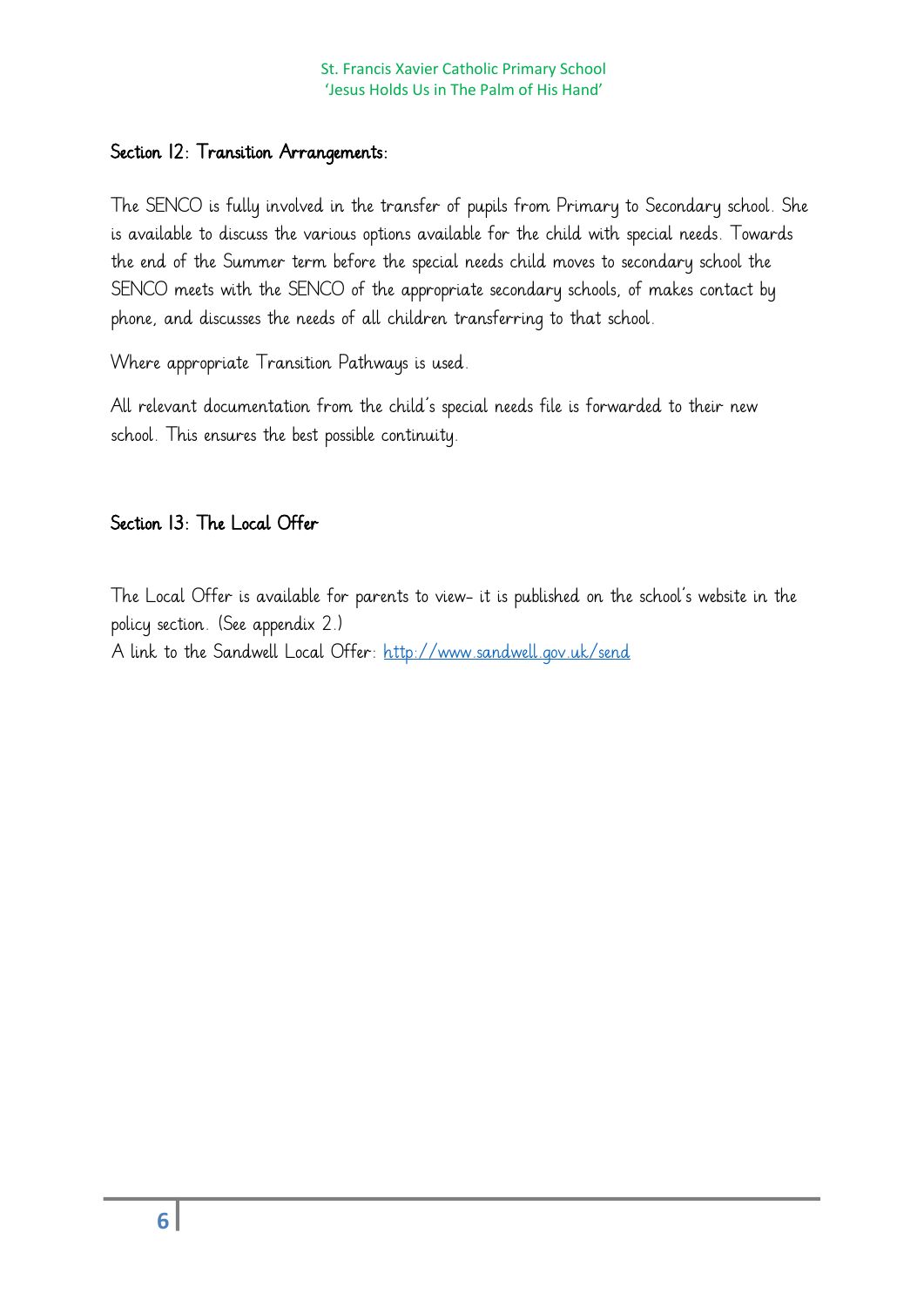Appendix 1:

| Area of Need                     | Wave I                                                                                                                                                                                                                    | Wave 2                                                                                                                                                                                                                                                                                           | Wave 3                                                                                                                                                                                                                                                                                                      |
|----------------------------------|---------------------------------------------------------------------------------------------------------------------------------------------------------------------------------------------------------------------------|--------------------------------------------------------------------------------------------------------------------------------------------------------------------------------------------------------------------------------------------------------------------------------------------------|-------------------------------------------------------------------------------------------------------------------------------------------------------------------------------------------------------------------------------------------------------------------------------------------------------------|
|                                  | Provision                                                                                                                                                                                                                 | Provision                                                                                                                                                                                                                                                                                        | Provision                                                                                                                                                                                                                                                                                                   |
| Cognition and<br>learning        | Differentiated<br>Curriculum<br>Differentiated Delivery<br>Differentiated<br>Outcome Increased<br>visual aids<br>Visual timetables<br>Illustrated dictionaries<br>Use of writing frames<br>Floppy Phonics<br>Doodle Maths | <b>SALLEY</b><br>Write dance<br>Reading volunteers<br>Year 2 Booster Group<br>Year 6 Booster Group<br>Group or I-I support in<br>Literacy<br>Group or I-I support in<br>Numeracy<br>Collins Assisted Maths<br>Word Blaze<br>Rising Stars – Rocket<br>Phonics<br>Sandwell Writing<br>Intervention | Five Minute Box<br>Five Minute Number<br>Box Supporting<br>children with gaps in<br>their mathematical<br>understanding<br>Number Counts<br>I-I withdrawal<br>I-I in class support<br>Speech and Language<br>intervention<br>Wellcomm<br>Orchard Curriculum<br>Precision Teaching<br>Literacy<br>/ Numeracy |
| Communication<br>and interaction | Flexible Teaching<br>Arrangements<br>Differentiated<br>Curriculum<br>Delivery<br>Increased visual aids<br>Visual Timetables<br>Use of Symbols and<br>Pictures.<br>Wellcomm<br>Language Modelling                          | Wellcomm-targeted<br>strategies<br>Little Bridge EAL<br><b>SALLEY</b><br>Reading volunteers<br>Year 2 Booster Group<br>Year 6 Booster Group<br>Phonic groups: Floppy<br>Group or I-I support in<br>Literacy<br>Group or I-I support in<br>Numeracy                                               | Big Book of<br>Ideas (Wellcomm)<br>Five Minute Box<br>I-I withdrawal<br>I-I in class support<br>Speech and Language<br>intervention<br>Wellcomm<br>Makaton<br>Orchard Curriculum<br>I-I with Learning<br>Mentor                                                                                             |

# Whole School Provision Map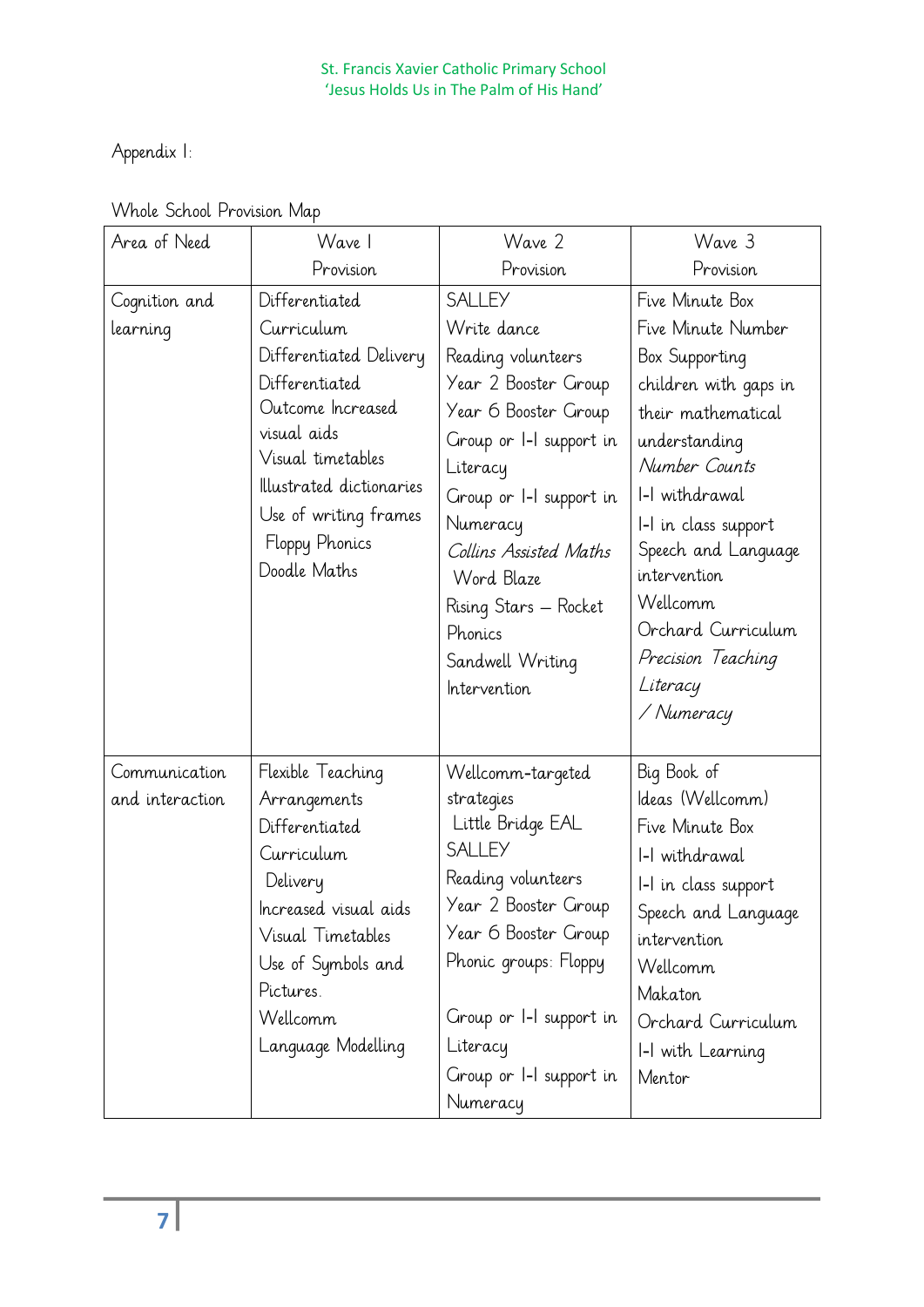| Emotional,              | Whole School and                                                                                                                 | <b>SALLEY</b>                          | 1-1 with Learning                                                                                                                                                                         |
|-------------------------|----------------------------------------------------------------------------------------------------------------------------------|----------------------------------------|-------------------------------------------------------------------------------------------------------------------------------------------------------------------------------------------|
| behavioural and         | Class                                                                                                                            | Stay and Play sessions.                | Mentor                                                                                                                                                                                    |
| social                  |                                                                                                                                  | Circle of Friends                      | I-I withdrawal                                                                                                                                                                            |
|                         | Reward<br>System<br>Whole School and<br>Class Rules<br>Whole School Policy<br>for<br>Behaviour<br>Circle Time                    |                                        | I-I in class support I-I<br>Behaviour programme<br>Orchard Curriculum<br>Anger Management<br>Nurture                                                                                      |
| Sensory and<br>physical | Flexible Teaching<br>Arrangements<br>Teacher Awareness of<br>Sensory and Physical<br>impairment.<br>Availability of<br>Resources | Write dance<br>Stay and Play sessions. | I-I withdrawal<br>Use of Specific<br>Resources or Equipment<br>i.e. modified<br>paper/books, individual<br>computers/screens,<br>CCTV<br>access. Etc<br>F.M. system<br>Orchard Curriculum |